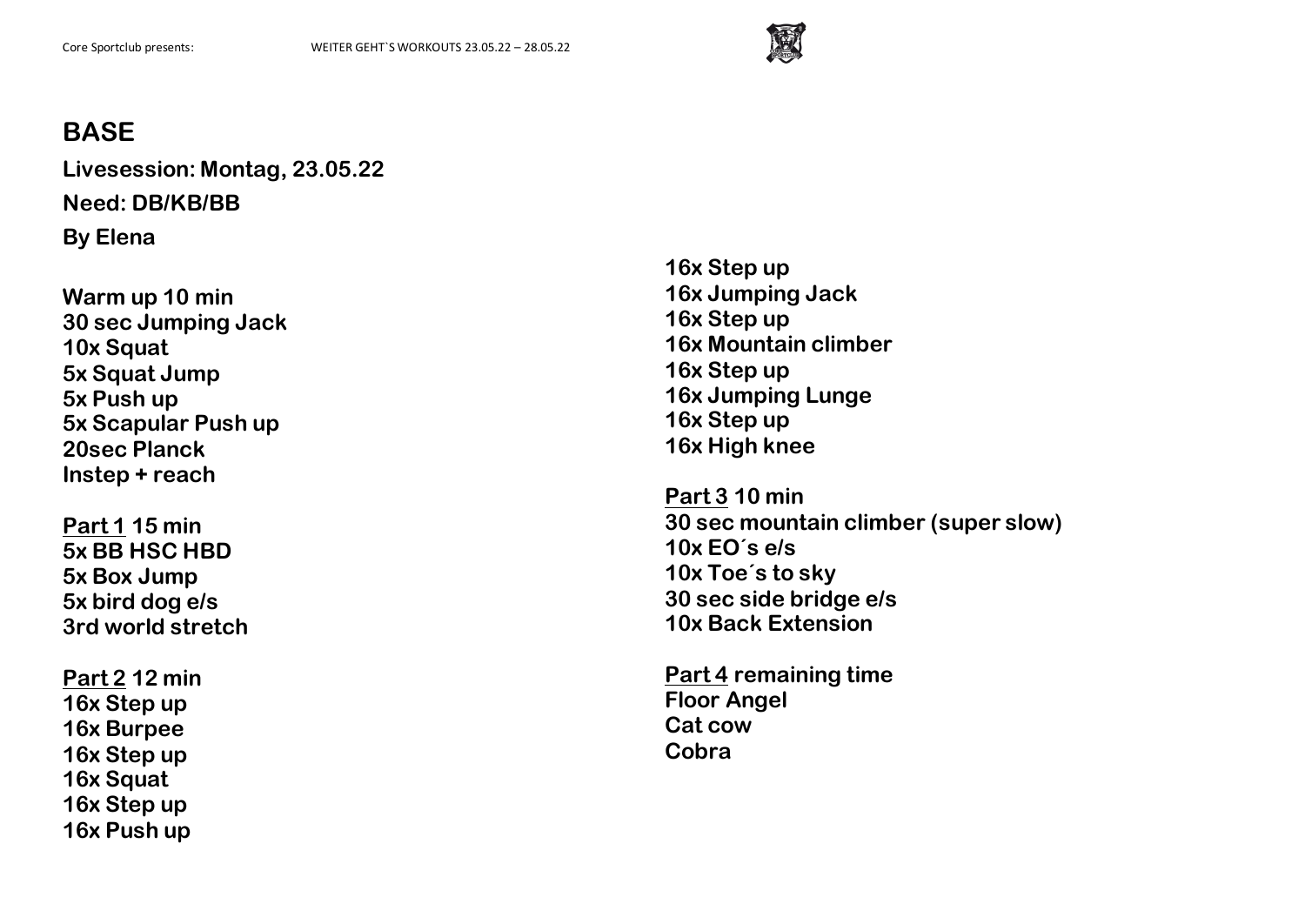

**Livesession: Dienstag, 24.05.2022**

**Need: DB, KB, SB**

**By Ingo**

**Warm Up 10 tiefe Atemzüge in Bauchlage. Hände vor die Stirn 6x Thorasic Bridge e/s**

**6 min 3x Dot Drill 10x Squat 5x Push up 5x Scapular Push up 10x EOs Instep into Pigeon**

**Part 1 15 min 5 Backsquat HBD 6x 1-Leg Hip Bridge e/s 90/90 Strech**

**Part 2 2 Rds 6x Bench Press with banded KB rest 12 min 5x Bench Press HBD 6x 2 Point – Bird Dog e/s Floor Slide**

**Part 3 3R 30 sec Crap toe Touch 30 sec Kayaker 30 sec Hollow hold 30 sec Back Extension**

**Part 4 2R Camel Cow Instep + Reach Couch Stretch**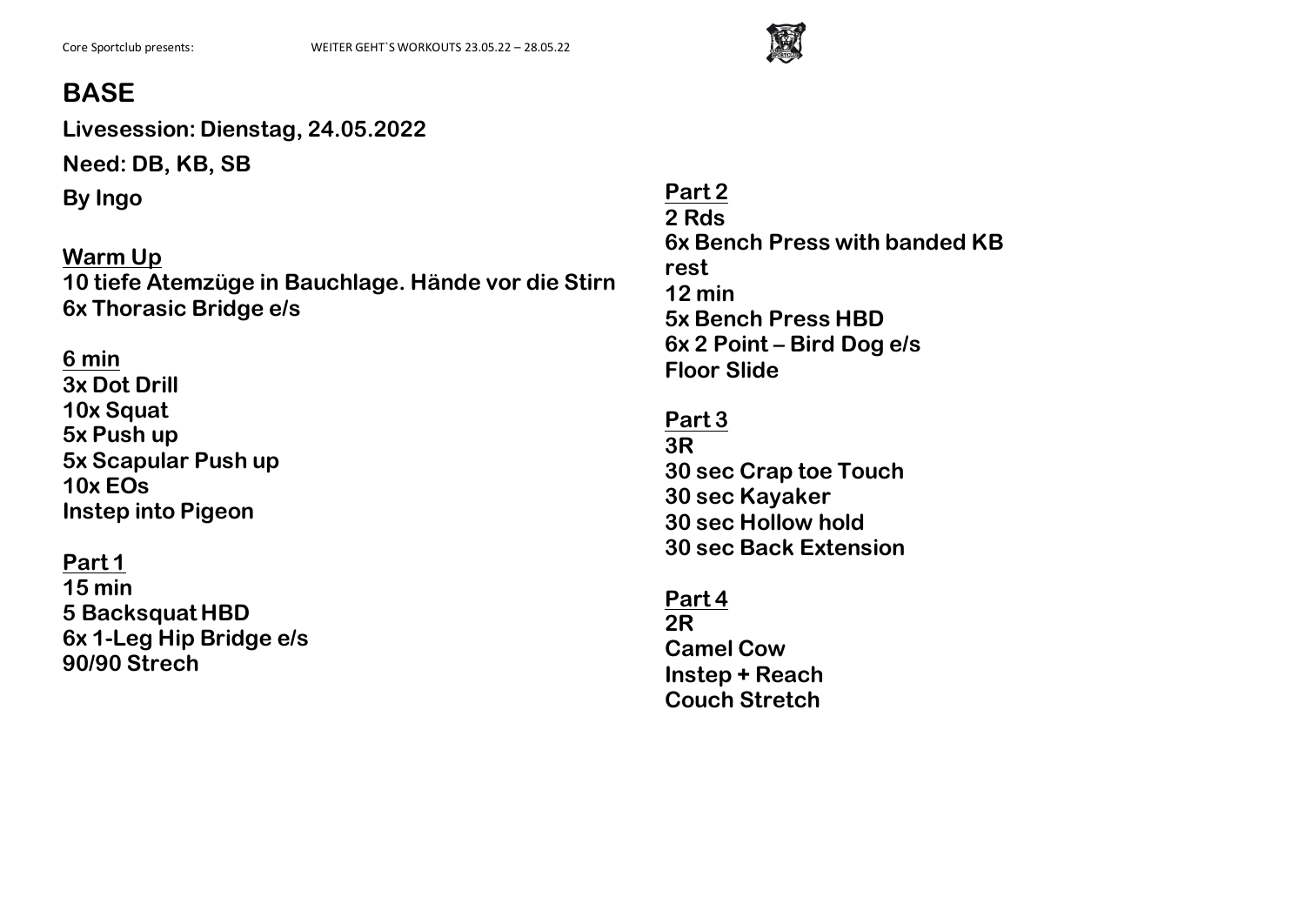

**Livesession: Mittwoch 25.05.22**

**Need: BB, DB, KB**

**By Ingo**

**Warm Up (8 min.) Lunge Complex e/s 6 x Goodmornings 6 x Situps 4 x Hand Release Push ups 5 x 6 Way Shoulder Instep & Reach**

**Part 1 15 Min 4-6 x KB/DB Tall Kneeling Shoulder Press e/s 10 x KB/DB Knee to stand walk up 5 x KB/DB Tall Kneeling Helo e/s**

**Part 2 5 Rounds (40/20) KB/DB altn. 1-Arm clean into reverse Lunge KB/DB Jumping DL to DL pull catch and Squat KB/DB altn. lateral 1-Leg DL switches**

**Part 3 Touch Jump Touch Burpee Pyramid Tjt - hin – zurück =1 Burpee = 1 1/2/3/4/5/6/6/5/4/3/2/1 Je 20s Rest between Set**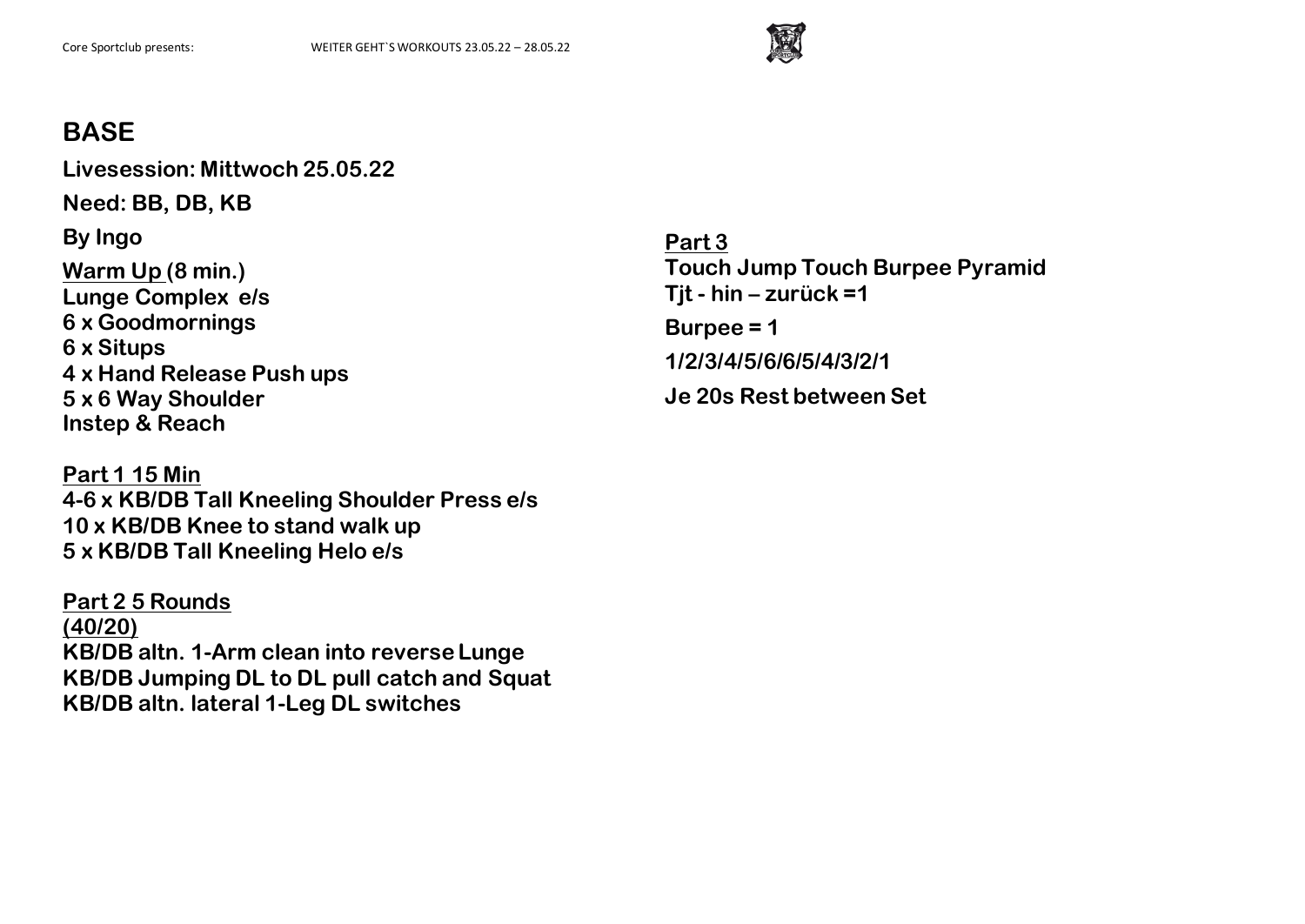

**Livesession: Donnerstag 26.05.22**

**Need: DB**

**By Ingo**

**Warm up 3 Rds 30sec Banded Glute Bridge March 30sec Banded Psoas March 30sec Kossack Squat Isometric Hold Bottom R 15sec + Isometric Hold Bottom L** 

**Part 1 A1) 3 Rds 5/3/3 Deadlift 8x 1-Leg elev. Hip Bridge e/s 30s Rest**

**A2) 3 Rds 5/3 KB Rack Split Squat e/s 8x Goblet Kossak Squat e/s 30s Rest** 

**B1) 3 Rds 4x Scotty Bob 20x Plank walk up 30s Rest**

**B2) 3 Rds 4x 1-Leg Inverted Row e/s 8x Facepull 30s Rest**

**Part 2 3 Rounds 30 sec Skippings FW/BW 30 sec Squat fast 30 sec Bench walk up 30 sec Mountain Climber 30 sec Rest**

**Remaining Time Cat + Cow Instep + Reach Couch Stretch**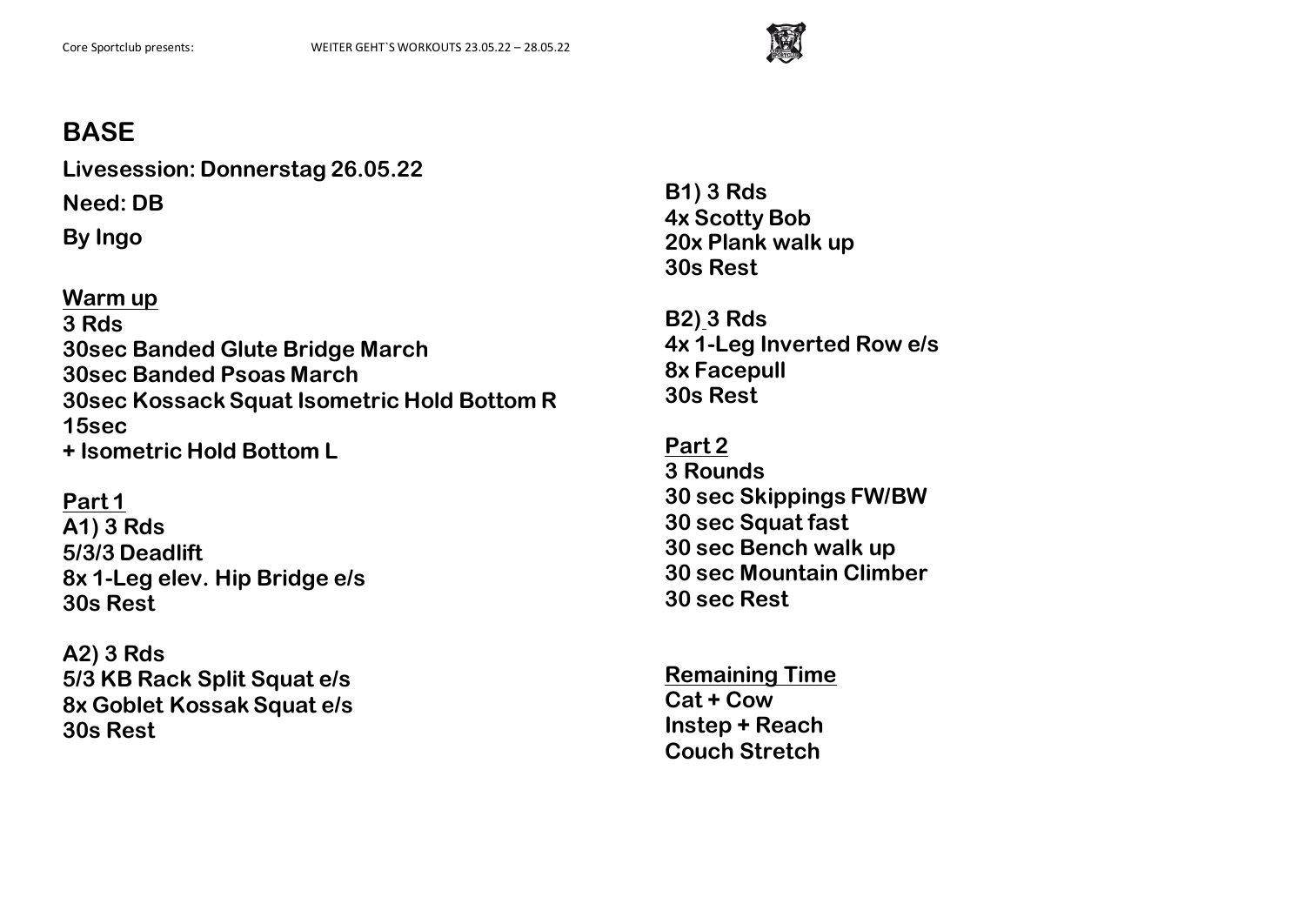

**Livesession: Freitag 27.05.22**

#### **Warm Up**

**8 min 20 Stepup 10x Plank walk up 5 x Squats 5 x Situps Instep stretch** 

**Part 1 10 to 1 Goblet Squat + Inv Row 100 Stepups 2 min Farmers walk (schwer) 8 to 1 Push up + Weighted Walking Lunges e/s 100 Stepups 2 min Farmers walk (schwer) 6 to 1 Scotty Bob + Squat jump 100 Stepups 2 min Farmers walk (schwer) 4 to 1 TJT + Burpees**

**Part 2 RT 5 x 6-way Shoulder 4 x Scorpion stretch 5 x Mantis**